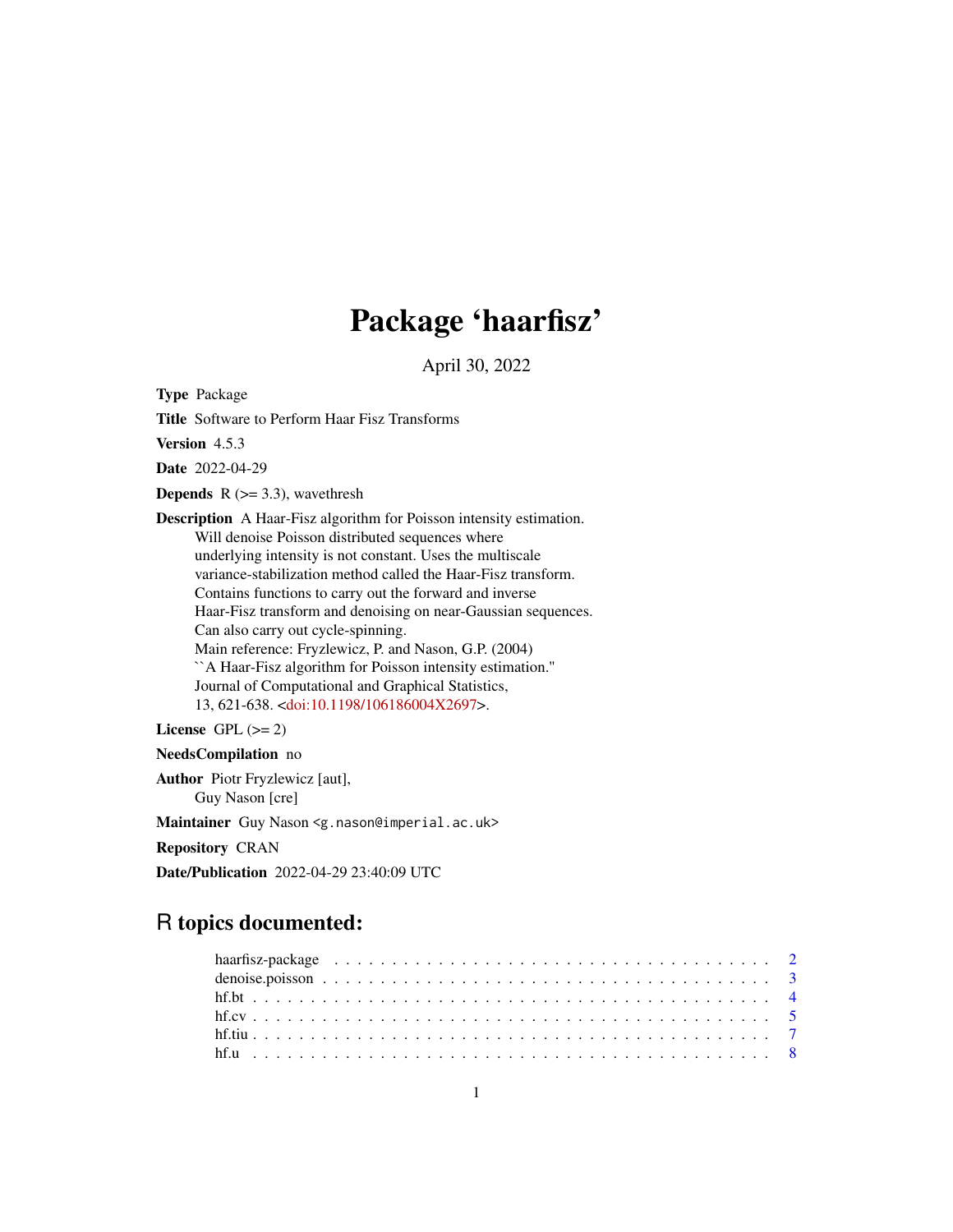<span id="page-1-0"></span>

| Index |  |  |  |  |  |  |  |  |  |  |  |  |  |  |  |  |  | 14 |
|-------|--|--|--|--|--|--|--|--|--|--|--|--|--|--|--|--|--|----|
|       |  |  |  |  |  |  |  |  |  |  |  |  |  |  |  |  |  |    |
|       |  |  |  |  |  |  |  |  |  |  |  |  |  |  |  |  |  |    |
|       |  |  |  |  |  |  |  |  |  |  |  |  |  |  |  |  |  |    |
|       |  |  |  |  |  |  |  |  |  |  |  |  |  |  |  |  |  |    |

haarfisz-package *A Haar-Fisz Algorithm for Poisson Intensity Estimation.*

# Description

Package to denoise Poisson distributed sequence where underlying intensity is not constant. Uses the multiscale variance-stabilization method called the Haar-Fisz transform. Contains functions to carry out the foward and inverse Haar-Fisz transform and denoising on near-Gaussian sequences. Can also carry out cycle-spinning.

# Details

| Package: | haarfisz   |
|----------|------------|
| Type:    | Package    |
| Version: | 1.5.2      |
| Date:    | 2022-04-27 |
| License: | $GPL (=2)$ |

#### Author(s)

Piotr Fryzlewicz>

# References

Fryzlewicz, P. (2003) Wavelet Techniques for Time Series and Poisson Data. *PhD Thesis*, University of Bristol, Bristol, UK [https://www.ma.imperial.ac.uk/~gnason/Research/MAPZFthesis](https://www.ma.imperial.ac.uk/~gnason/Research/MAPZFthesis.ps.gz). [ps.gz](https://www.ma.imperial.ac.uk/~gnason/Research/MAPZFthesis.ps.gz)

Fryzlewicz, P. and Nason, G.P. (2004) A Haar-Fisz algorithm for Poisson intensity estimation. *Journal of Computational and Graphical Statistics*, 13, 621-638. [doi:10.1198/106186004X2697](https://doi.org/10.1198/106186004X2697)

Nason, G.P. (2008) *Wavelet Methods in Statistics with R.* Springer: New York (Section 6.4) [doi:10.10](https://doi.org/10.1007/978-0-387-75961-6)07/ [9780387759616](https://doi.org/10.1007/978-0-387-75961-6)

# See Also

[denoise.poisson](#page-2-1), [hft](#page-8-1), [hft.inv](#page-10-1)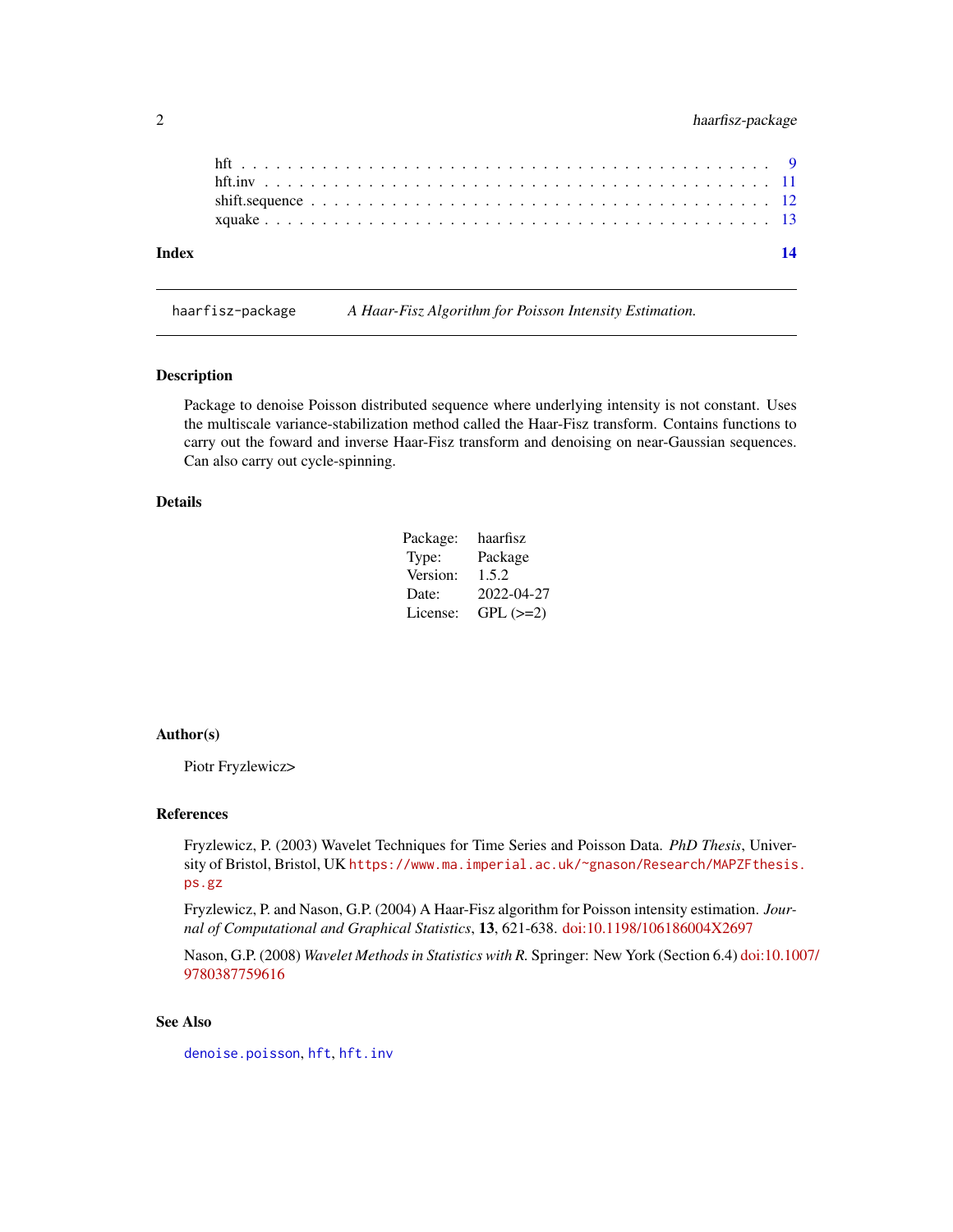# <span id="page-2-0"></span>denoise.poisson 3

# Examples

```
#
#
# Main Poisson denoising function is denoise.poisson
#
# Forward Haar-Fisz transform is hft
#
# Inverse Haar-Fisz transform is hft.inv
```
<span id="page-2-1"></span>denoise.poisson *denoise.poisson*

#### Description

Main routine of the package. Estimates the deterministic discretised intensity of a one-dimensional Poisson process using the Haar-Fisz transformation and partial cycle spinning.

#### Usage

```
denoise.poisson(y, meth.1 = hf.bt, cs.1 = 50, meth.2 = hf.cv, cs.2 = 50, hybrid = TRUE)
```
#### **Arguments**

| y      | The vector of Poisson counts, its length must be a power of 2.                                                                                                                                                                                                                                                               |
|--------|------------------------------------------------------------------------------------------------------------------------------------------------------------------------------------------------------------------------------------------------------------------------------------------------------------------------------|
| meth.1 | Unquoted name of an S-Plus routine for denoising Gaussian contaminated vec-<br>tors. Must take and return a vector of length $2J$ where J is an integer. The fol-<br>lowing routines supplied in this package can be used here: hf.u, hf.cv, hf.bt,<br>hf.tiu. The user can define and plug in his or her own routines here. |
| cs.1   | The number of cycle spins to be performed with meth. 1. Must be between 1<br>and $N-1$ , where $N$ is the length of y.                                                                                                                                                                                                       |
| meth.2 | Of the same type as meth. 1.                                                                                                                                                                                                                                                                                                 |
| cs.2   | The number of cycle spins to be performed with meth. 2.                                                                                                                                                                                                                                                                      |
| hybrid | If set to TRUE, then the estimates are computed using both meth. 1 with cs. 1<br>cycle spins, and meth. 2 with cs. 2 cycle spins, and the final estimate is taken to<br>be the average of these two. If set to FALSE, only meth. 1 with cs. 1 cycle spins<br>is used to compute the final estimate.                          |

# Details

For a given input sequence, basic operation of the code performs a cyclic shift on the data. Then applies the Haar-Fisz transform, then one of the denoising methods (specified by meth.1), then the inverse Haar-Fisz transform and then a shift back. This is repeated for cs.1 cyclic shifts and the results of all shifts returned.

# Value

Returns vector of the same length as the input y but is the denoised estimate.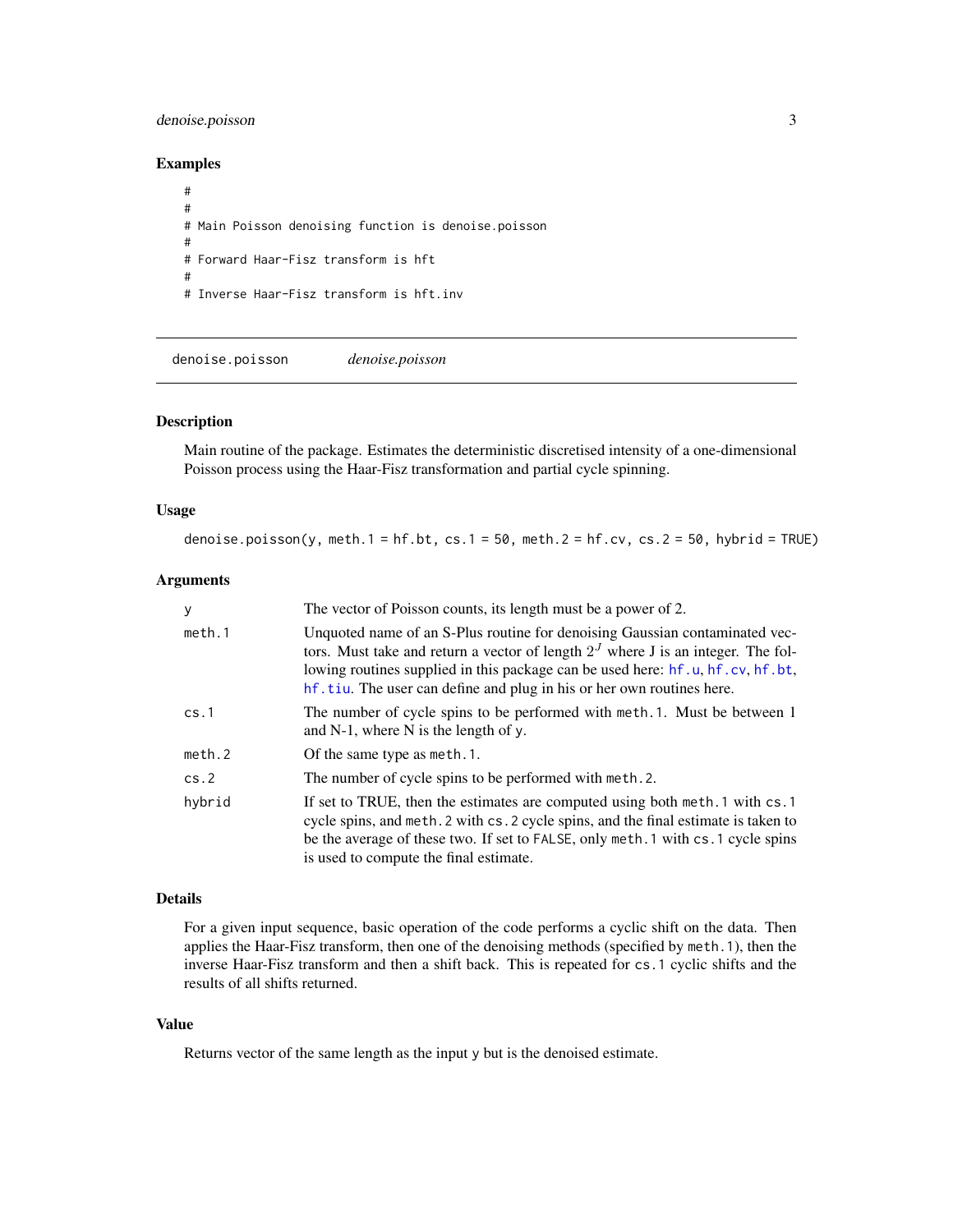### <span id="page-3-0"></span>Author(s)

Piotr Fryzlewicz

#### References

Fryzlewicz, P. and Nason, G.P. (2004) A Haar-Fisz algorithm for Poisson intensity estimation. *Journal of Computational and Graphical Statistics*, 13, 621-638. [doi:10.1198/106186004X2697](https://doi.org/10.1198/106186004X2697)

# See Also

[hft](#page-8-1), [hft.inv](#page-10-1), [hf.u](#page-7-1), [hf.cv](#page-4-1), [hf.bt](#page-3-1), [hf.tiu](#page-6-1)

# Examples

```
#
# Apply denoise.poisson to xquake data
#
data(xquake)
xquake.denoised <- denoise.poisson(xquake)
#
# Now plot the original data and it's denoised version in red
#
plot(xquake, type="l")
lines(xquake.denoised, col=2)
```
<span id="page-3-1"></span>hf.bt *hf.bt*

#### Description

Denoises a Gaussian contaminated vector using a version of the wavelet-based "greedy tree" algorithm by Baraniuk, see references. Note: this function does not actually do any Haar-Fisz transform, it is a homogeneous variance Gaussian denoising function, which is used by the haarfisz package.

# Usage

```
hf.bt(x, filter.number = 1, family = "DaubExPhase", min.level = 3, noise.level = NULL)
```
#### Arguments

| X             | The noisy vector, its length must be a power of 2.                                                                                                       |
|---------------|----------------------------------------------------------------------------------------------------------------------------------------------------------|
| filter.number | The filter number of the analysing wavelet. Can be set to $1, 2, , 10$ for family<br>$==$ "DaubExPhase", or to 4, 5, , 10 for family $==$ "DaubLeAsymm". |
| family        | The family of wavelet bases from which the wavelet filter, number is chosen.<br>Can be set to "DaubExPhase" or "DaubLeAsymm".                            |
| min.level     | The minimum level thresholded.                                                                                                                           |
| noise.level   | Standard deviation of the noise, can be set to a positive number or NULL; in the<br>latter case it will be estimated using MAD.                          |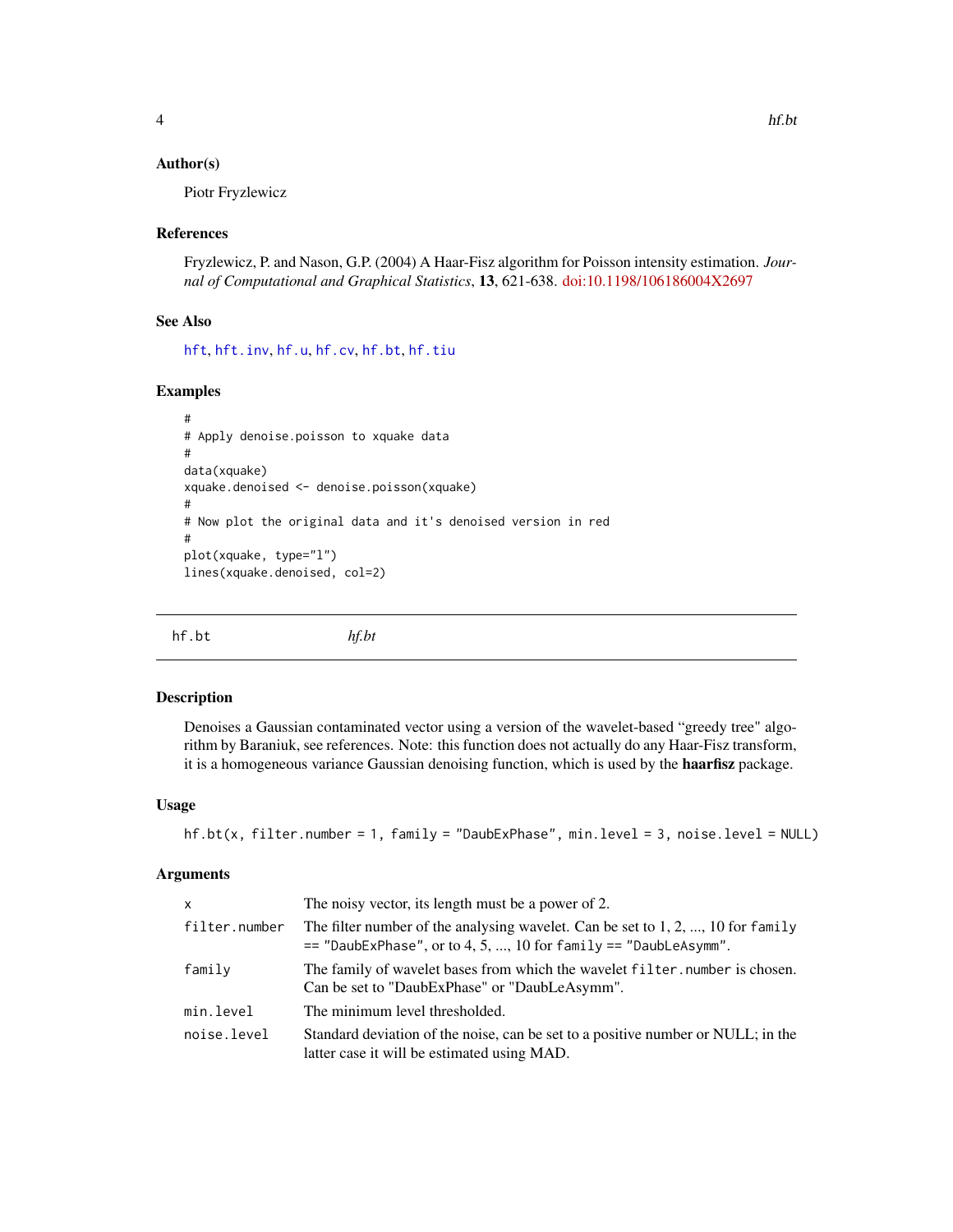<span id="page-4-0"></span>hf.cv 5

# Value

Denoised version of x.

#### Author(s)

Piotr Fryzlewicz

# References

Baraniuk, R. G. (1999) Optimal tree approximation with wavelets. Pages 206-214 of Unser, M.A., Aldroubi, A. and Laine, A.F. (eds), *Wavelet Applications in Signal and Image Processing VII*, Proceedings of SPIE 3813. SPIE. [doi:10.1117/12.366780](https://doi.org/10.1117/12.366780)

Fryzlewicz, P. and Nason, G.P. (2004) A Haar-Fisz algorithm for Poisson intensity estimation. *Journal of Computational and Graphical Statistics*, 13, 621-638. [doi:10.1198/106186004X2697](https://doi.org/10.1198/106186004X2697)

#### Examples

```
#
# Generate simple sinusoidal test signal
#
test.sig <- sin(seq(from=0, to=6*pi, length=128))
#
# Invent simulated noisy signal
#
test.dat \le test.sig + rnorm(128, sd=0.2)
#
# Denoise using hf.bt
#
test.est <- hf.bt(test.dat)
#
# Now plot the results: the truth, the noisy signal, the estimate
#
ts.plot(test.dat)
lines(test.est, col=2)
lines(test.sig, col=3, lty=2)
```
<span id="page-4-1"></span>

hf.cv *hf.cv*

#### Description

Denoises a Gaussian contaminated vector using wavelet thresholding with a threshold chosen by "leave-half-out" cross-validation. Note: this function does not actually do any Haar-Fisz transform, it is a homogeneous variance Gaussian denoising function, which is used by the haarfisz package.

#### Usage

```
hf.cv(x, filter.number = 1, family = "DaubExPhase", min.level = 3, type = "hard")
```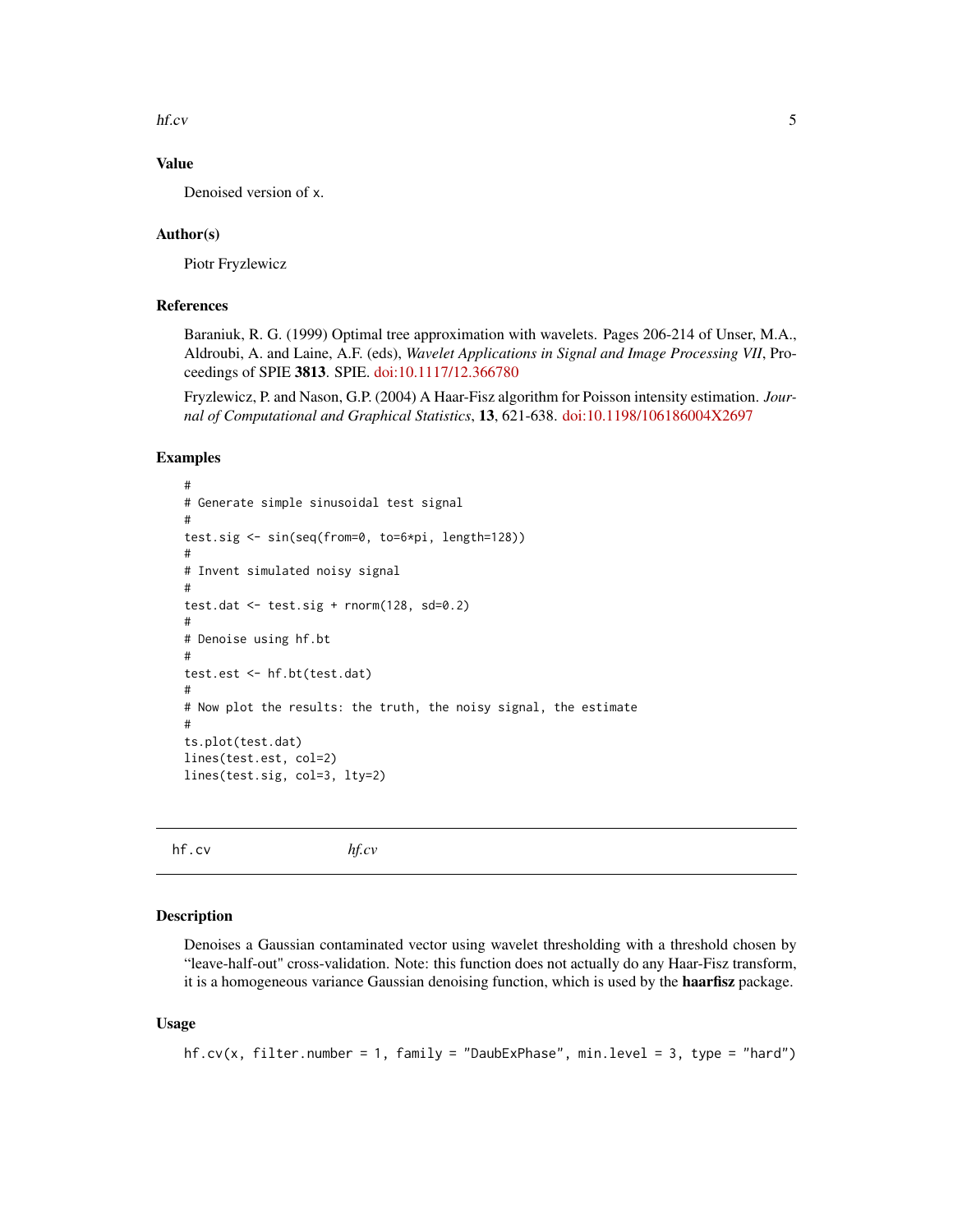#### <span id="page-5-0"></span>Arguments

| x             | The noisy vector, its length must be a power of 2.                                                                                                             |
|---------------|----------------------------------------------------------------------------------------------------------------------------------------------------------------|
| filter.number | The filter number of the analysing wavelet. Can be set to $1, 2, \ldots, 10$ for family<br>$==$ "DaubExPhase", or to 4, 5, , 10 for family $==$ "DaubLeAsymm". |
| family        | The family of wavelet bases from which the wavelet filter, number is chosen.<br>Can be set to "DaubExPhase" or "DaubLeAsymm".                                  |
| min.level     | The minimum level thresholded.                                                                                                                                 |
| type          | Type of thresholding, can be set to "hard" or "soft".                                                                                                          |

# Details

Uses [threshold](#page-0-0), [wd](#page-0-0) and [AvBasis](#page-0-0)

# Value

Denoised version of x

# Author(s)

Piotr Fryzlewicz

# References

Fryzlewicz, P. and Nason, G.P. (2004) A Haar-Fisz algorithm for Poisson intensity estimation. *Journal of Computational and Graphical Statistics*, 13, 621-638. [doi:10.1198/106186004X2697](https://doi.org/10.1198/106186004X2697)

# See Also

[threshold](#page-0-0), [wd](#page-0-0), [AvBasis](#page-0-0)

### Examples

```
#
# Generate simple sinusoidal test signal
#
test.sig <- sin(seq(from=0, to=6*pi, length=128))
#
# Invent simulated noisy signal
#
test.dat <- test.sig + rnorm(128, sd=0.2)
#
# Denoise using hf.bt
#
test.est <- hf.cv(test.dat)
#
# Now plot the results: the truth, the noisy signal, the estimate
#
ts.plot(test.dat)
lines(test.est, col=2)
lines(test.sig, col=3, lty=2)
```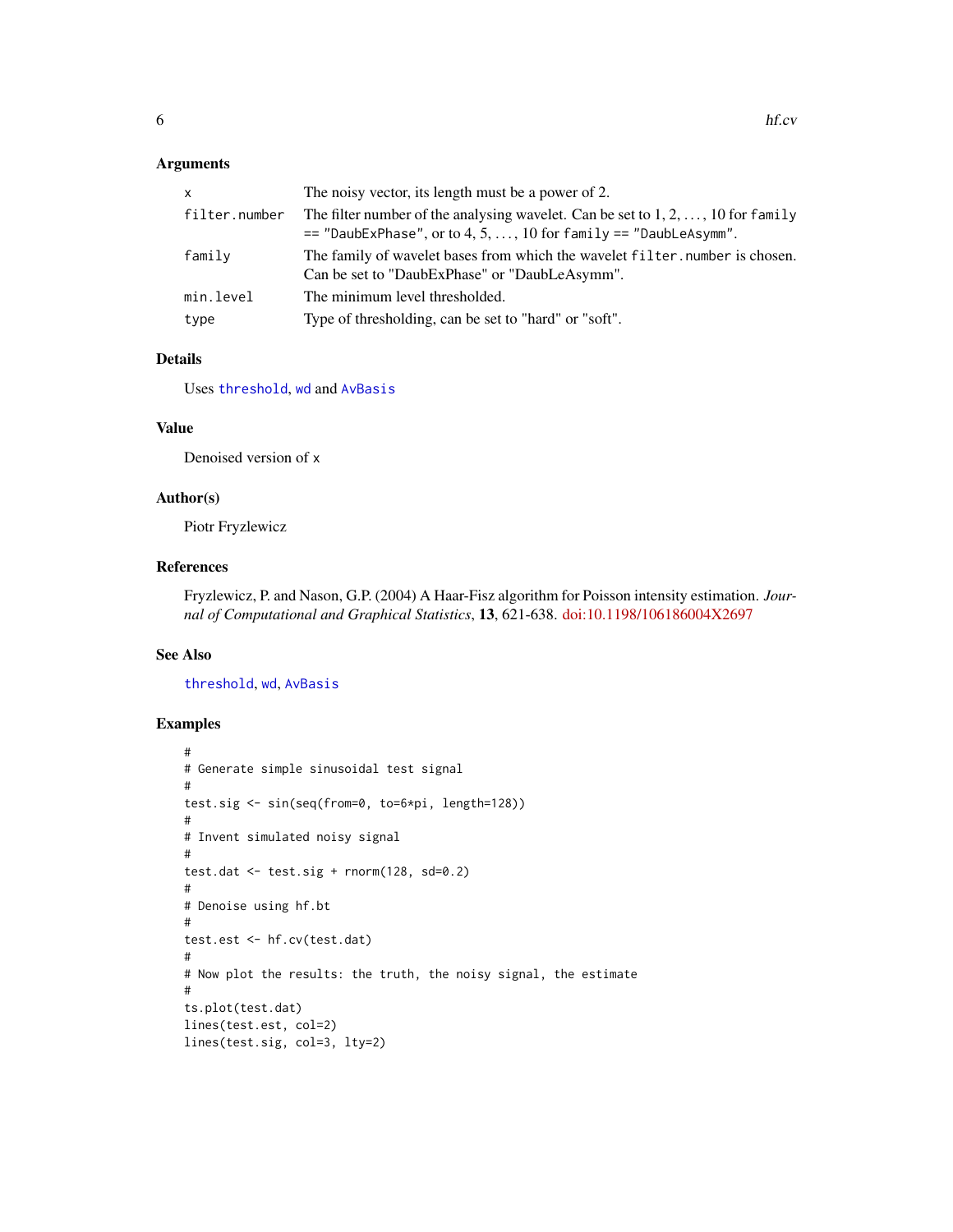<span id="page-6-1"></span><span id="page-6-0"></span>hf.tiu *hf.tiu*

# Description

Denoises a Gaussian contaminated vector using translation-invariant hard wavelet thresholding with the universal threshold. Note: this function does not actually do any Haar-Fisz transform, it is a homogeneous variance Gaussian denoising function, which is used by the **haarfisz** package.

#### Usage

```
hf.tiu(x, filter.number = 1, family = "DaubExPhase", min.level = 3, noise.level = 1)
```
# Arguments

| x             | The noisy vector, its length must be a power of 2.                                                                                                       |
|---------------|----------------------------------------------------------------------------------------------------------------------------------------------------------|
| filter.number | The filter number of the analysing wavelet. Can be set to $1, 2, , 10$ for family<br>$==$ "DaubExPhase", or to 4, 5, , 10 for family $==$ "DaubLeAsymm". |
| family        | The family of wavelet bases from which the wavelet filter, number is chosen.<br>Can be set to "DaubExPhase" or "DaubLeAsymm".                            |
| min.level     | The minimum level thresholded.                                                                                                                           |
| noise.level   | Standard deviation of the noise, can be set to a positive number or to an estimate<br>(a function of $x$ ).                                              |

# Details

Uses [threshold](#page-0-0), [wd](#page-0-0) and [AvBasis](#page-0-0)

#### Value

Denoised version of x.

#### Author(s)

Piotr Fryzlewicz

#### References

Fryzlewicz, P. and Nason, G.P. (2004) A Haar-Fisz algorithm for Poisson intensity estimation. *Journal of Computational and Graphical Statistics*, 13, 621-638. [doi:10.1198/106186004X2697](https://doi.org/10.1198/106186004X2697)

# See Also

[threshold](#page-0-0), [wd](#page-0-0), [AvBasis](#page-0-0)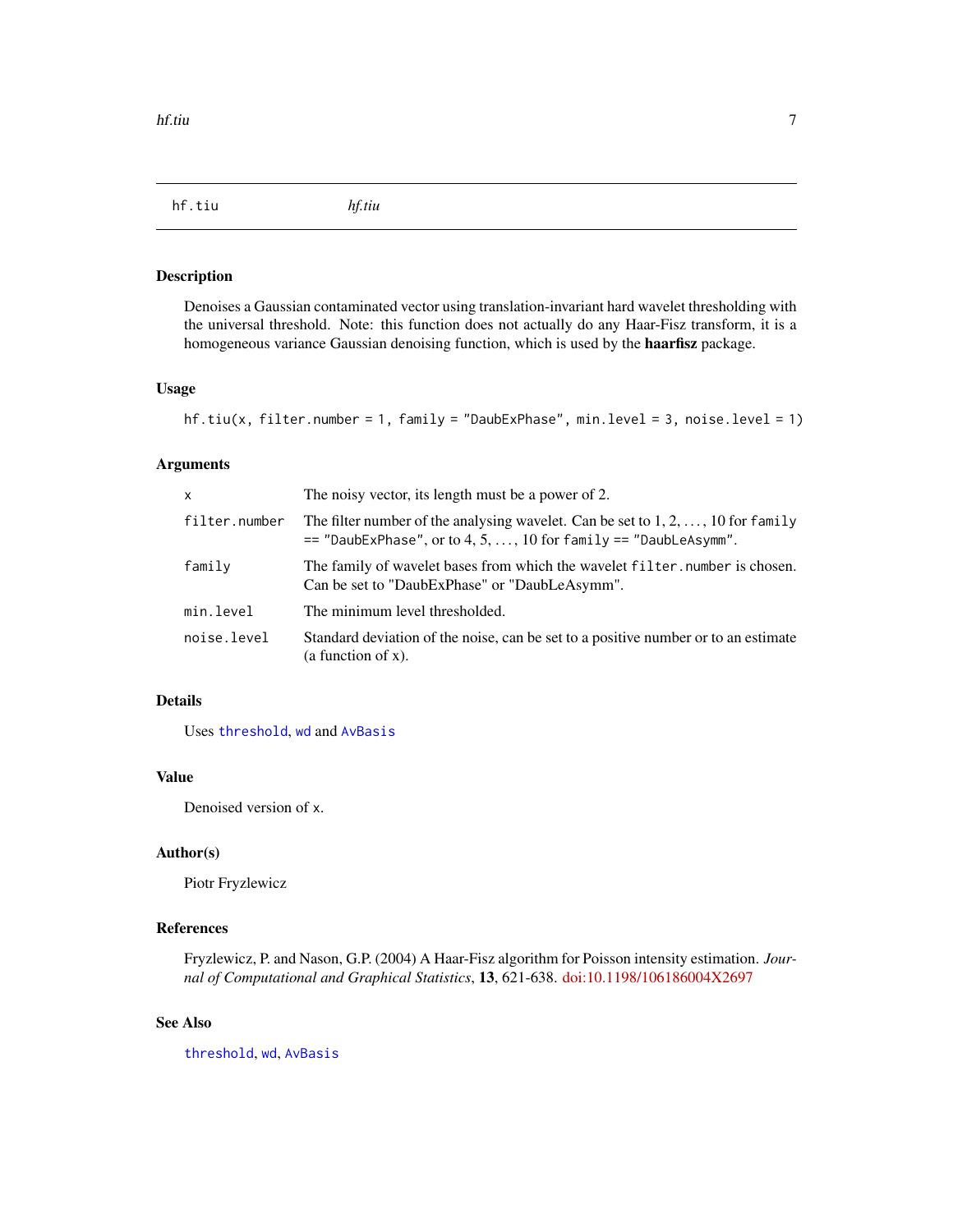<span id="page-7-0"></span>

# Examples

```
#
# Generate simple sinusoidal test signal
#
test.sig <- sin(seq(from=0, to=6*pi, length=128))
#
# Invent simulated noisy signal
#
test.dat \le test.sig + rnorm(128, sd=0.2)
#
# Denoise using hf.bt
#
test.est <- hf.tiu(test.dat)
#
# Now plot the results: the truth, the noisy signal, the estimate
#
ts.plot(test.dat)
lines(test.est, col=2)
lines(test.sig, col=3, lty=2)
```
<span id="page-7-1"></span>hf.u *hf.u*

### Description

Denoises a Gaussian contaminated vector using wavelet thresholding with the universal threshold. Note: this function does not actually do any Haar-Fisz transform, it is a homogeneous variance Gaussian denoising function, which is used by the haarfisz package.

# Usage

hf.u(x, filter.number = 10, family = "DaubLeAsymm", min.level = 3, type = "hard")

# Arguments

| X             | The noisy vector, its length must be a power of 2.                                                                                                             |
|---------------|----------------------------------------------------------------------------------------------------------------------------------------------------------------|
| filter.number | The filter number of the analysing wavelet. Can be set to $1, 2, \ldots, 10$ for family<br>$==$ "DaubExPhase", or to 4, 5, , 10 for family $==$ "DaubLeAsymm". |
| family        | The family of wavelet bases from which the wavelet filter, number is chosen.<br>Can be set to "DaubExPhase" or "DaubLeAsymm".                                  |
| min.level     | The minimum level thresholded.                                                                                                                                 |
| type          | Type of thresholding, can be set to hard or soft                                                                                                               |

# Details

Uses [threshold](#page-0-0), [wd](#page-0-0) and [AvBasis](#page-0-0)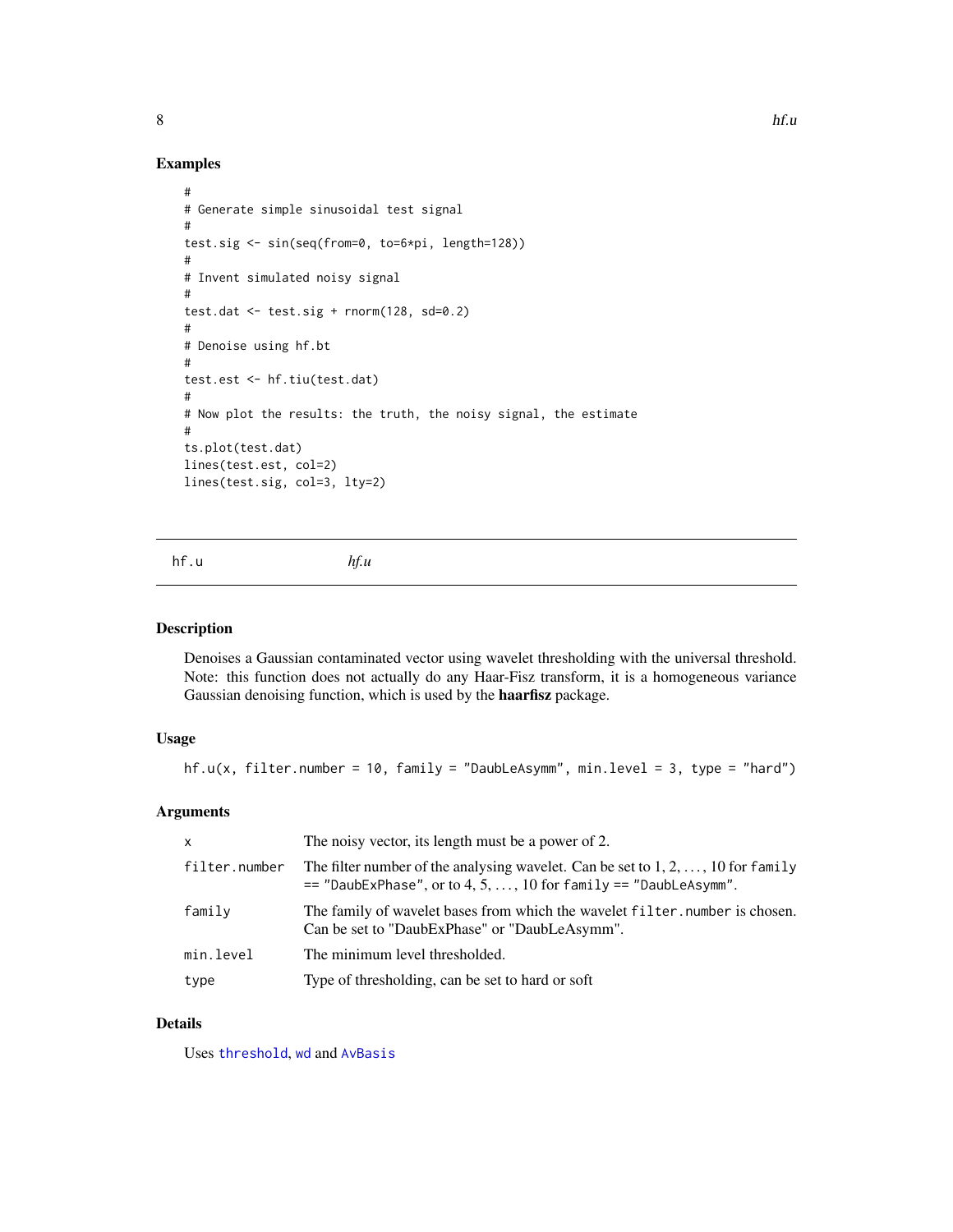<span id="page-8-0"></span>hft 9

# Value

Denoised version of x.

# Author(s)

Piotr Fryzlewicz

# References

Fryzlewicz, P. and Nason, G.P. (2004) A Haar-Fisz algorithm for Poisson intensity estimation. *Journal of Computational and Graphical Statistics*, 13, 621-638. [doi:10.1198/106186004X2697](https://doi.org/10.1198/106186004X2697)

# See Also

[threshold](#page-0-0), [wd](#page-0-0), [AvBasis](#page-0-0)

# Examples

```
#
# Generate simple sinusoidal test signal
#
test.sig <- sin(seq(from=0, to=6*pi, length=128))
#
# Invent simulated noisy signal
#
test.dat <- test.sig + rnorm(128, sd=0.2)
#
# Denoise using hf.bt
#
test.est <- hf.u(test.dat)
#
# Now plot the results: the truth, the noisy signal, the estimate
#
ts.plot(test.dat)
lines(test.est, col=2)
lines(test.sig, col=3, lty=2)
```
<span id="page-8-1"></span>hft *hft*

# Description

Performs the (forward) Haar-Fisz transform.

# Usage

hft(data)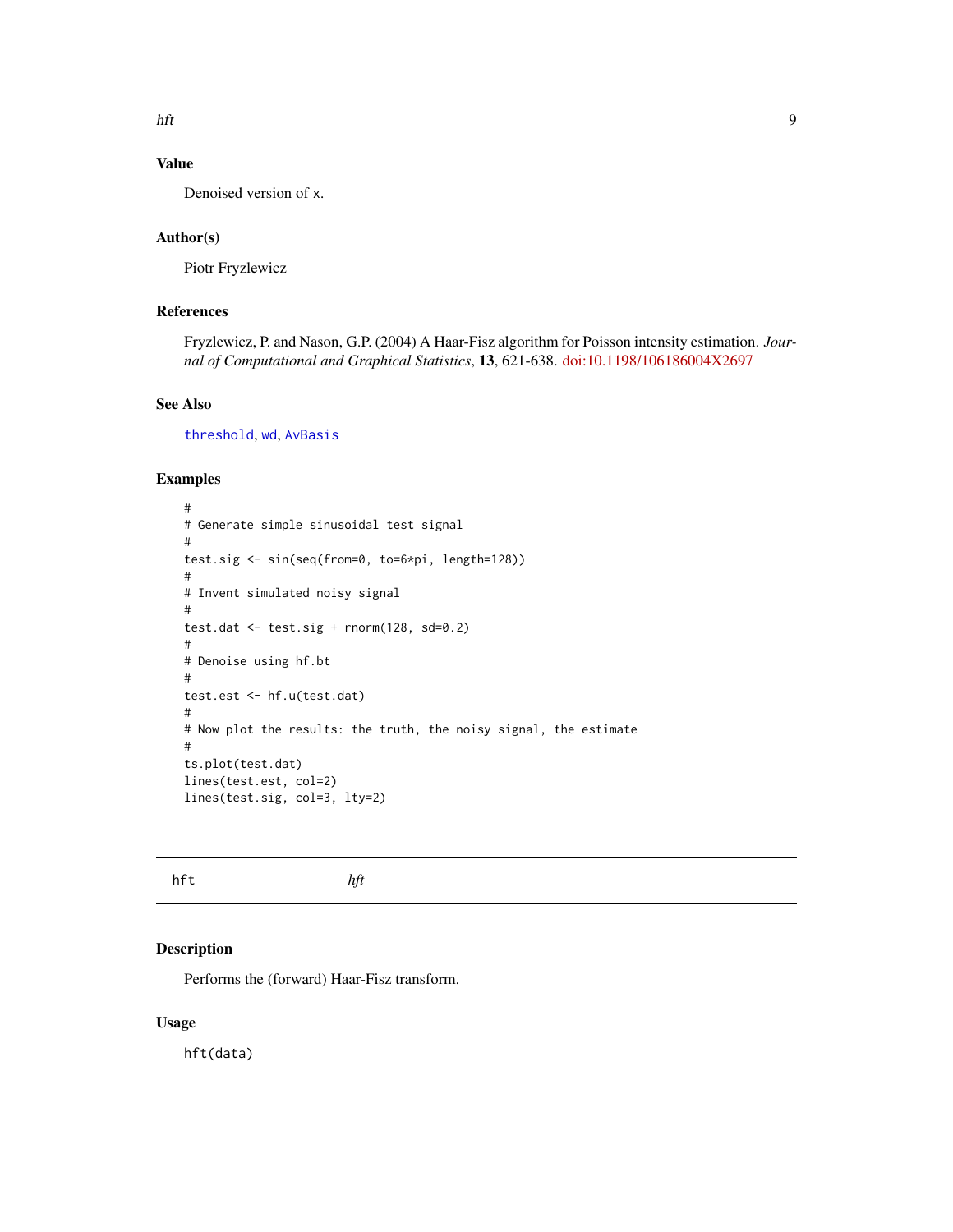### <span id="page-9-0"></span>Arguments

data A vector of Poisson counts, its length must be a power of 2

#### Details

The Haar-Fisz for Poisson works, roughly speaking, by taking the Haar wavelet transform of data. Then dividing the mother wavelet coefficients by the respective father coefficients, and replacing the results of the divisions back into the same coefficient locations, and then carrying out an inverse Haar wavelet transform. This produces a nearer-Gaussian variance stabilized version of the original (or a version of the underlying intensity which is close to an 'intensity PLUS homogeneous Gaussian noise' signal, which is easier to denoise using 'standard' methods.

The inverse transform is hft. inv

# Value

The Haar-Fisz transform of data, which will be the same length as data.

#### Author(s)

Piotr Fryzlewicz

### References

Fryzlewicz, P. and Nason, G.P. (2004) A Haar-Fisz algorithm for Poisson intensity estimation. *Journal of Computational and Graphical Statistics*, 13, 621-638. [doi:10.1198/106186004X2697](https://doi.org/10.1198/106186004X2697)

## See Also

[denoise.poisson](#page-2-1), [hft.inv](#page-10-1), [hf.bt](#page-3-1), [hf.cv](#page-4-1), [hf.u](#page-7-1), [hf.tiu](#page-6-1)

# Examples

```
#
# Generate Poisson data, half with one intensity, and half with a larger one
#
v <- c( rpois(64, lambda=1), rpois(64, lambda=10))
#
# Plot it to note that the variation is bigger in the second half
# (and the mean, but this is not important for this bit)
#
ts.plot(v)
#
# Now do the Haar-Fisz transform
#
vhft \leftarrow hft(v)#
# Now plot this, and see that the variance of the second bit is now comparable
# to the first
#
ts.plot(vhft)
```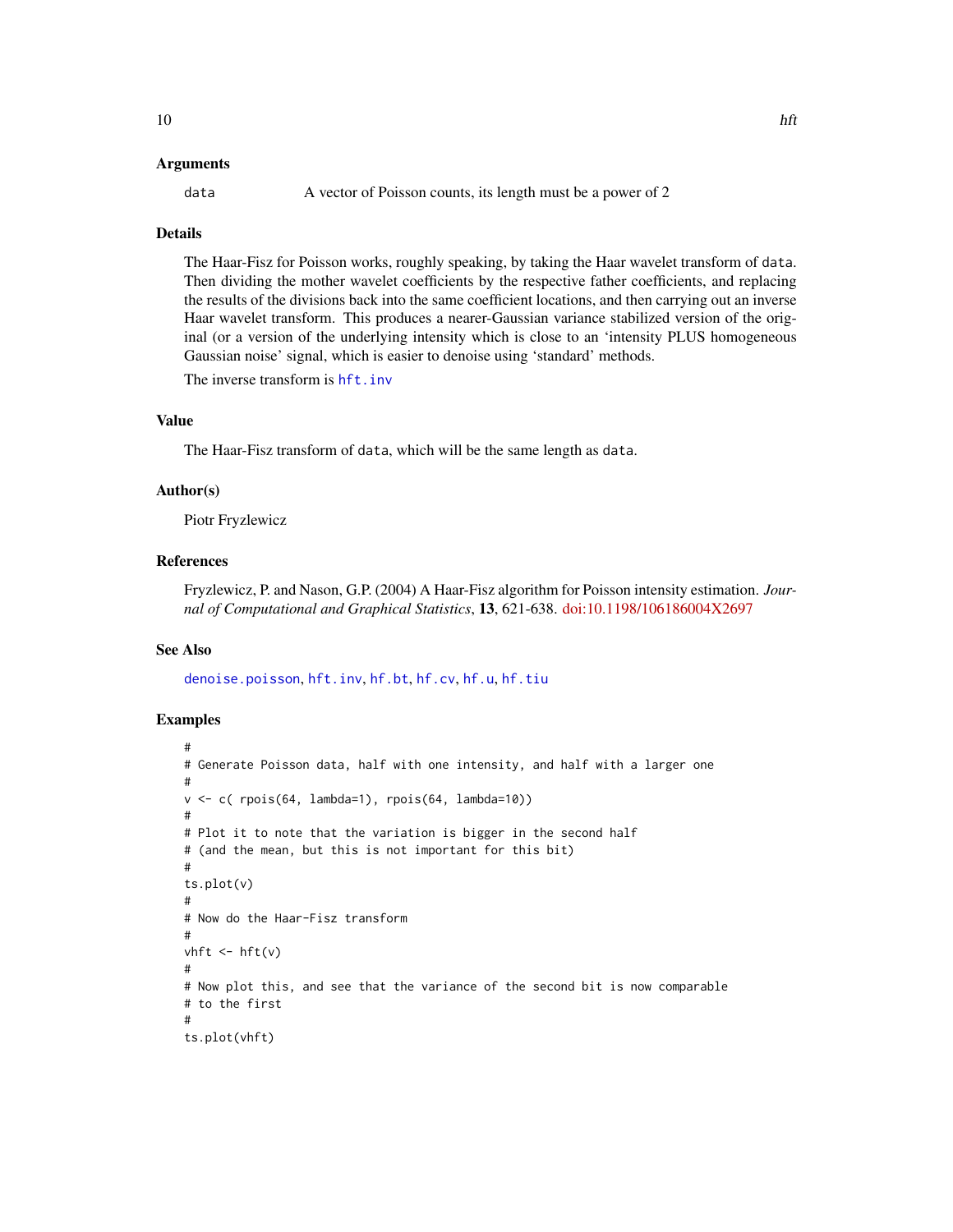<span id="page-10-1"></span><span id="page-10-0"></span>hft.inv *hft.inv*

#### Description

Performs the inverse Haar-Fisz transform.

# Usage

hft.inv(data)

# Arguments

data  $\qquad \qquad$  Vector of length  $2^J$  where J is an integer

# Value

The inverse Haar-Fisz transform of data (vector of the same length as data).

#### Author(s)

Piotr Fryzlewicz

# References

Fryzlewicz, P. and Nason, G.P. (2004) A Haar-Fisz algorithm for Poisson intensity estimation. *Journal of Computational and Graphical Statistics*, 13, 621-638. [doi:10.1198/106186004X2697](https://doi.org/10.1198/106186004X2697)

# See Also

[denoise.poisson](#page-2-1), [hft](#page-8-1)

# Examples

```
#
# Make up test set (mimics sequence with half low intensity, followed by
# half high intensity)
#
test.set <- c(8,5,6,3, 30,40,20,35)
#
# Do forward HFT
#
test.hft <- hft(test.set)
test.hft
# [1] 16.38621 15.20951 15.65216 14.23795 21.20421 22.89452 19.27753 22.13791
#
# Do inverse HFT
#
test.back <- hft.inv(test.hft)
```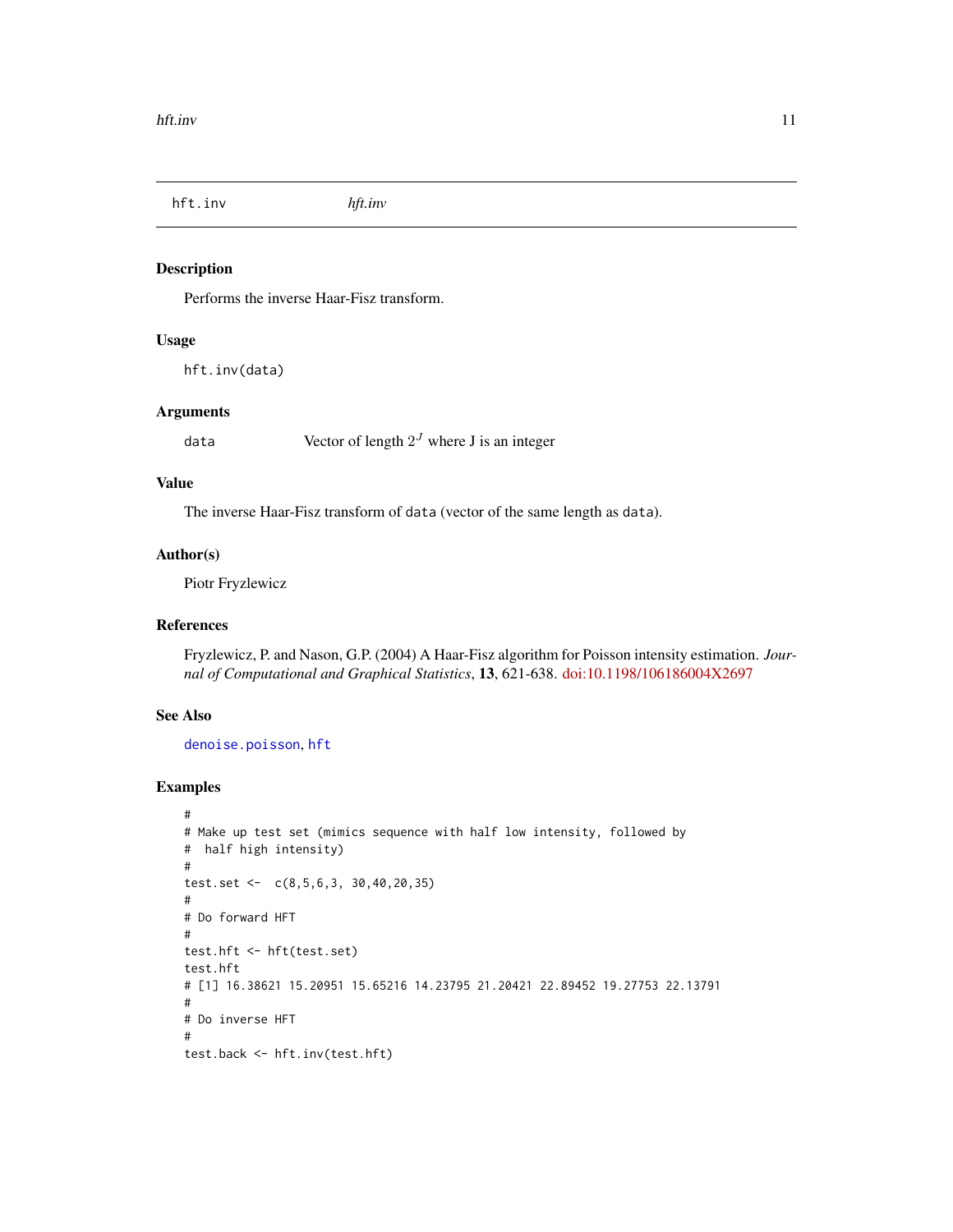```
test.back
# [1] 8 5 6 3 30 40 20 35
#
# Same as original
#
```
shift.sequence *shift.sequence*

#### Description

One of my functions to resolve issues for a similar function that seems to have been forgotten in haarfisz.

# Usage

shift.sequence(v, places, dir="right")

# Arguments

| $\vee$ | Vector to shift                           |
|--------|-------------------------------------------|
| places | The number of places to shift             |
| dir    | Whether the shift should be right or left |

#### Details

This function takes a sequence input and shifts it to the left or right by the specified number of places. This is a circular shift. For example, when shifting to the right, any numbers that drop off are appended circularly to the front, etc.

#### Value

a shifted output sequence.

# Author(s)

Piotr Fryzlewicz

# References

Fryzlewicz, P. and Nason, G.P. (2004) A Haar-Fisz algorithm for Poisson intensity estimation. *Journal of Computational and Graphical Statistics*, 13, 621-638. [doi:10.1198/106186004X2697](https://doi.org/10.1198/106186004X2697)

<span id="page-11-0"></span>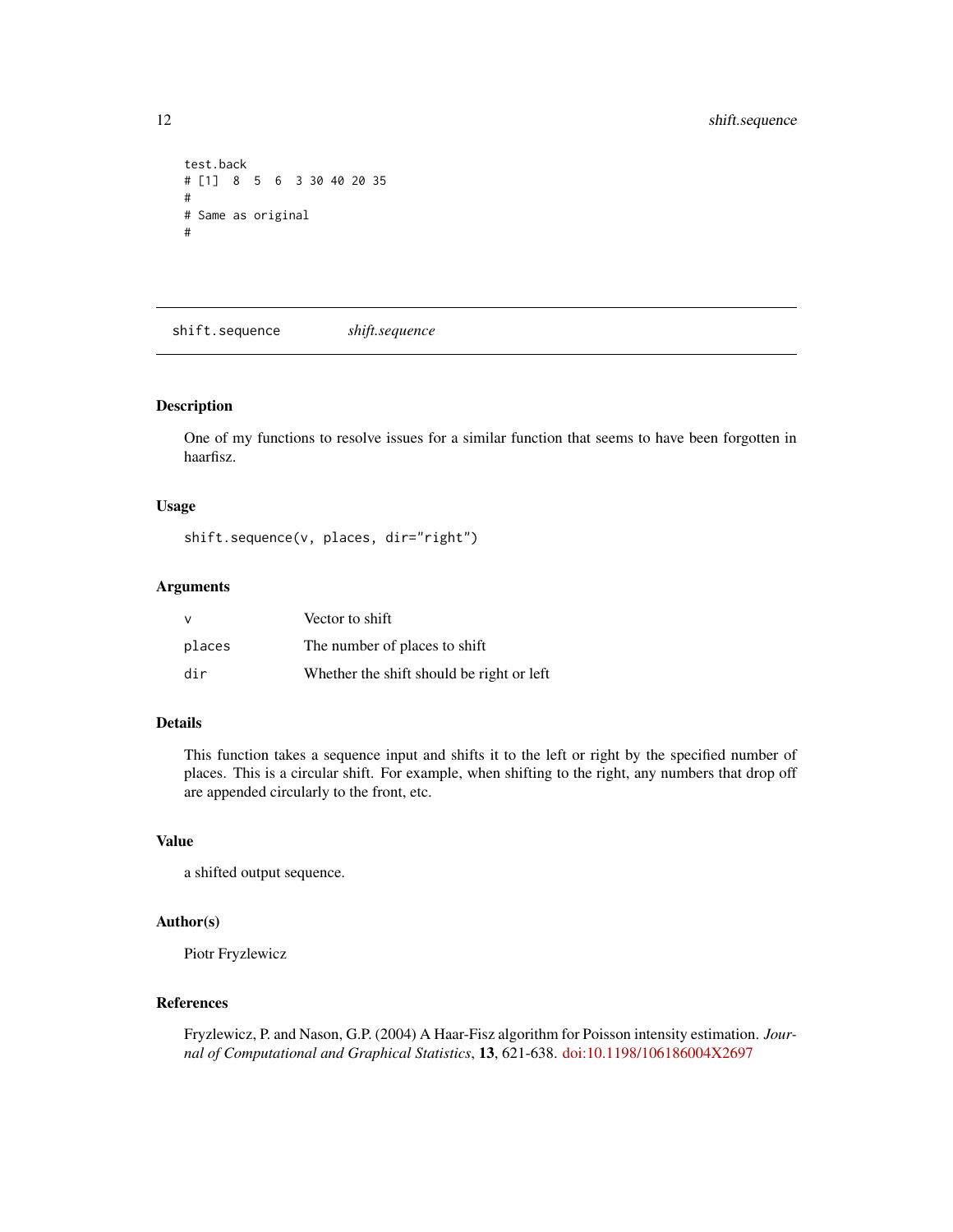#### <span id="page-12-0"></span>xquake 13

# Examples

```
#
# Shift 1:10 one place to the right
#
shift.sequence(1:10,1, dir="right")
# [1] 10 1 2 3 4 5 6 7 8 9
#
# Shift 1:10 twos place to the right
#
shift.sequence(1:10,2, dir="right")
# [1] 9 10 1 2 3 4 5 6 7 8
#
# Shift 1:10 one place to the left
#
shift.sequence(1:10,1, dir="left")
# [1] 2 3 4 5 6 7 8 9 10 1
```
xquake *xquake*

# Description

Time series of the number of earthquakes of magnitude >= 3.0 which occurred in Northern California in 1024 weeks, the last week being 29/11 – 05/12/2000.

#### Usage

data(xquake)

# Source

The series was composed using the data obtained from the Northern California Earthquake Data Center.